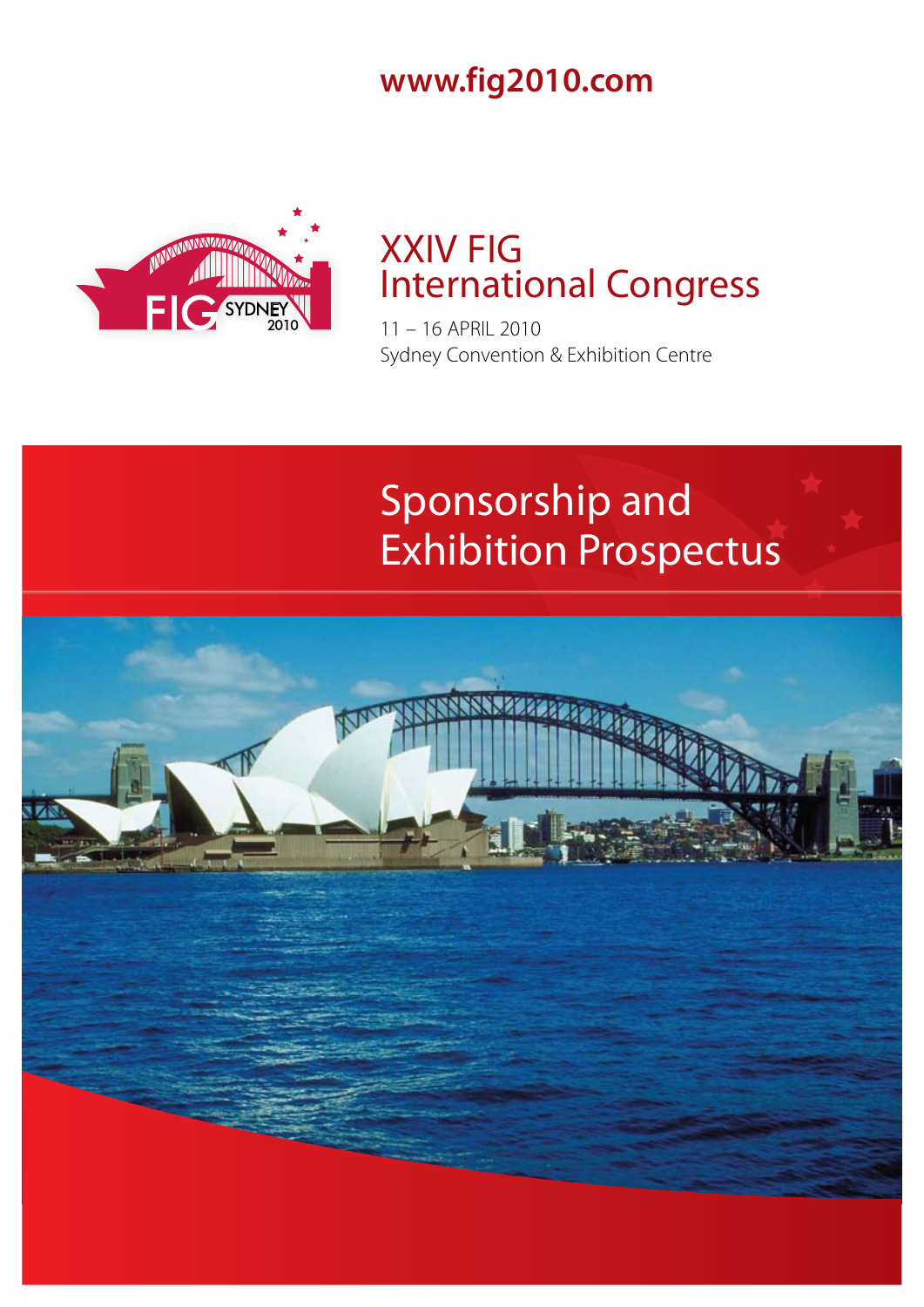# **I n vi t a t i o n**

#### **G'Day!**

We would like to extend to you an exclusive opportunity to have your company associated with the XXIV FIG International Congress 2010.

The XXIV FIG International Congress will be held in Sydney, Australia on 11 - 16 April, 2010. It is proudly hosted by the International Federation of Surveyors (FIG) and the Institution of Surveyors Australia (ISA). This event will bring together thousands of surveying and spatial professionals from across the globe and we are anticipating that it will be long remembered by surveying professionals world-wide. In addition to FIG and ISA, organisations such as PCGIAP and ASEAN Flag will feature prominently at the Congress.

As you are aware, the success of events such as the XXIV FIG International Congress 2010 depends to a significant extent on sponsorship from friends of the surveying profession such as yourself. In return, active and prominent sponsorship attracts support to your organisation from Congress delegates. Benefits of your sponsorship also extend beyond the Congress as delegates continue to display your logo on such items as programmes, satchels, pens and writing paper, as well as featuring your organisation on the Congress website.

We invite you to read this sponsorship proposal and realise the full potential of Congress sponsorship to your organisation.

We look forward to your association with the XXIV FIG International Congress 2010.

Sincerely

President President

Sciences Institute **Surveyors** 

Jim Curnow Stig Enemark Surveying & Spacial International Federation of

# International Federation of Surveyors (FIG)

The International Federation of Surveyors is an international, non-government organisation whose purpose is to support international collaboration for the progress of surveying in  $\Box$ fields and applications.



FIG is the premier international organization

representing the interests of surveyors worldwide. It is a federation of the national member associations and covers the whole range of professional fields within the global surveying community. It provides an international forum for discussion and development aiming to promote professional practice and standards.

FIG was founded in 1878 in Paris and was known as the Fèdèration Internationale des Gèometres. This has become anglicized to the International Federation of Surveyors. It is a UN-recognized nongovernment organization (NGO), representing more than 100 countries throughout the world, and its aim is to ensure that the disciplines of surveying and all who practise them meet the needs of the markets and communities that they serve.

We invite you to visit the FIG website at **www.fig.net**

# Surveying & Spatial Sciences Institute

The Surveying and Spatial Sciences Institute is the professional organisation representing Australian surveying, land information and spatial information professionals, or spatial scientists. It has 2500 members in Australia and overseas, working in private, public and academic sectors.



The Institute was formed in 2009 being the merger of the Institution of Surveyors Australia and the Spatial Sciences Institute and has operations in each state and territory, and New Zealand. The Institute is 'non-profit', with member fees as part of its income. Other income sources include events, publications, sustaining partners programs and certifications. The Institute considers professional surveying to be "the discipline dealing with policy, administration, collection, measurement, analysis, interpretation, portrayal and dissemination of spatiallyrelated land and sea information, together with associated design and management", which is closely tied to the Spatial Sciences.

For more information, please visit: **www.sssi.org.au**

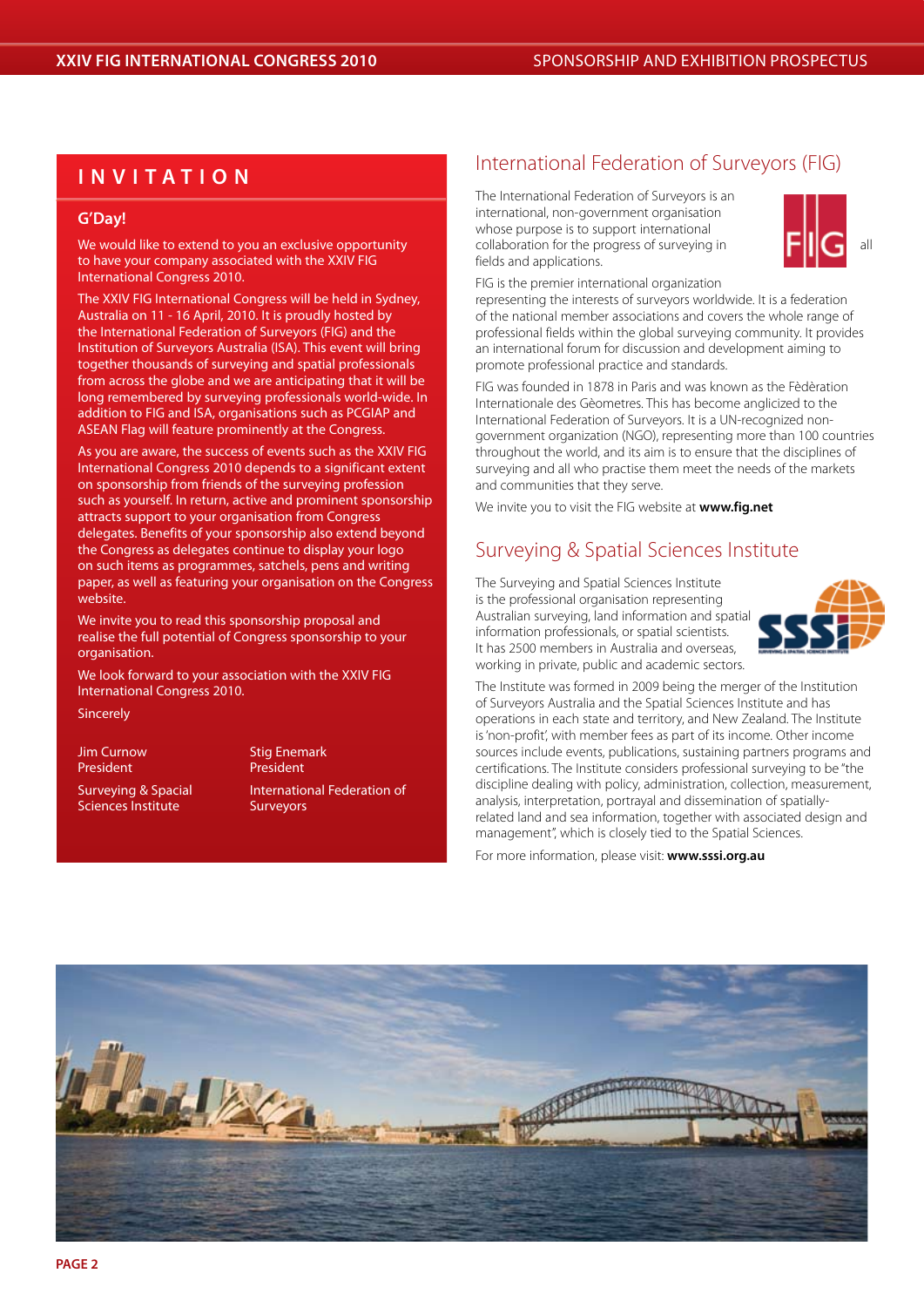# XXIV FIG INTERNATIONAL CONGRESS 2010

FIG organises international congresses every four years. The XXIV FIG International Congress 2010 in Sydney is hosted by FIG and the Surveying & Spatial Sciences Institute (SSSI). Australia won the right to host the Congress



at the 2005 FIG Working Week in Cairo, Egypt, with the enthusiastic support from nations in the Asia/Pacific region.

Previous FIG International Congresses have been held in:

- Munich, Germany in 2006
- • Washington, DC United States of America in 2002
- Brighton, United Kingdom in 1998
- Melbourne, Australia in 1994

FIG currently has 100 member associations from 80 countries. The XXIV FIG International Congress 2010 expects to attract between 2000-2500 local and international delegates.

This Congress will appeal not only to the Surveying profession, but also to the broader Spatial Science industry including cartographers, remote sensing and photogrammetric professionals, people involved with GIS systems and GNSS systems and anybody involved in locationbased services. Instrument manufacturers and software application specialists will also benefit by being involved in this major international event.

Preparation for the XXIV FIG International Congress 2010 is progressing rapidly and enthusiastically. Information on activities to date may be found on our Congress website at www.fig2010.com.

One of the main attractions for the XXIV FIG International Congress 2010 has been the international activities of our Congress Young Ambassadors. These young people have been attending various events over the past three years enticing others to join us for the 2010 Congress. Events for young professionals will be a feature of the Congress, and your organisation's association with the Congress has the potential to be a sustaining influence on these young professionals as their careers develop over time.

# SCIENTIFIC PROGRAM

FIG2010 will feature an exciting and insightful technical program featuring local and international experts to speak on their field of expertise. The program is expected to consist of four plenary sessions, 90 technical sessions. Approximately 500 papers and 100 posters will be covered over the 4 days of the program.

The topics for the papers and posters will cover the following themes

- • Professional Standards and Practice
- • Professional Education
- Spatial Information Management
- • Positioning and Measurement
- • Engineering Surveys
- • Cadastre and Land Management
- • Spatial Planning and Development
- • Valuation and the Management of Real Estate
- • Construction Economics and Management

Below is a provisional program at a glance.

| <b>PROVISIONAL PROGRAM</b> | <b>Day</b>                                                                                                    | <b>Evening</b>                                                                            |
|----------------------------|---------------------------------------------------------------------------------------------------------------|-------------------------------------------------------------------------------------------|
| Friday 9 April 2010        | Council Meeting<br>Optional pre-conference seminars                                                           |                                                                                           |
| Saturday 10 April 2010     | <b>ACCO Meeting</b><br>Optional pre-conference seminars                                                       | ACCO Dinner (invited)                                                                     |
| Sunday 11 April 2010       | FIG General Assembly<br>Optional pre-conference seminars                                                      | Welcome Reception (included)                                                              |
| Monday 12 April 2010       | Official Opening of Exhibition<br>Exhibition Open<br>Opening Ceremony<br>Plenary Session<br>Parallel Sessions | <b>FIG Foundation Dinner</b>                                                              |
| Tuesday 13 April 2010      | Exhibition Open<br>Plenary Session<br>Parallel Sessions                                                       | SSSI Reception (invited)<br><b>Commission Dinners</b><br><b>Optional Social Functions</b> |
| Wednesday 14 April 2010    | Exhibition Open<br>Plenary Session<br>Parallel Sessions                                                       | <b>Optional Social Functions</b>                                                          |
| Thursday 15 April 2010     | <b>Exhibition Open</b><br>Plenary Session<br>Parallel Sessions                                                | Farewell Dinner                                                                           |
| Friday 16 April 2010       | Presidents' Meeting<br>FIG General Assembly<br>Closing Ceremony                                               | Farewell Reception                                                                        |

*\*The above is a preliminary program only and is subject to change.*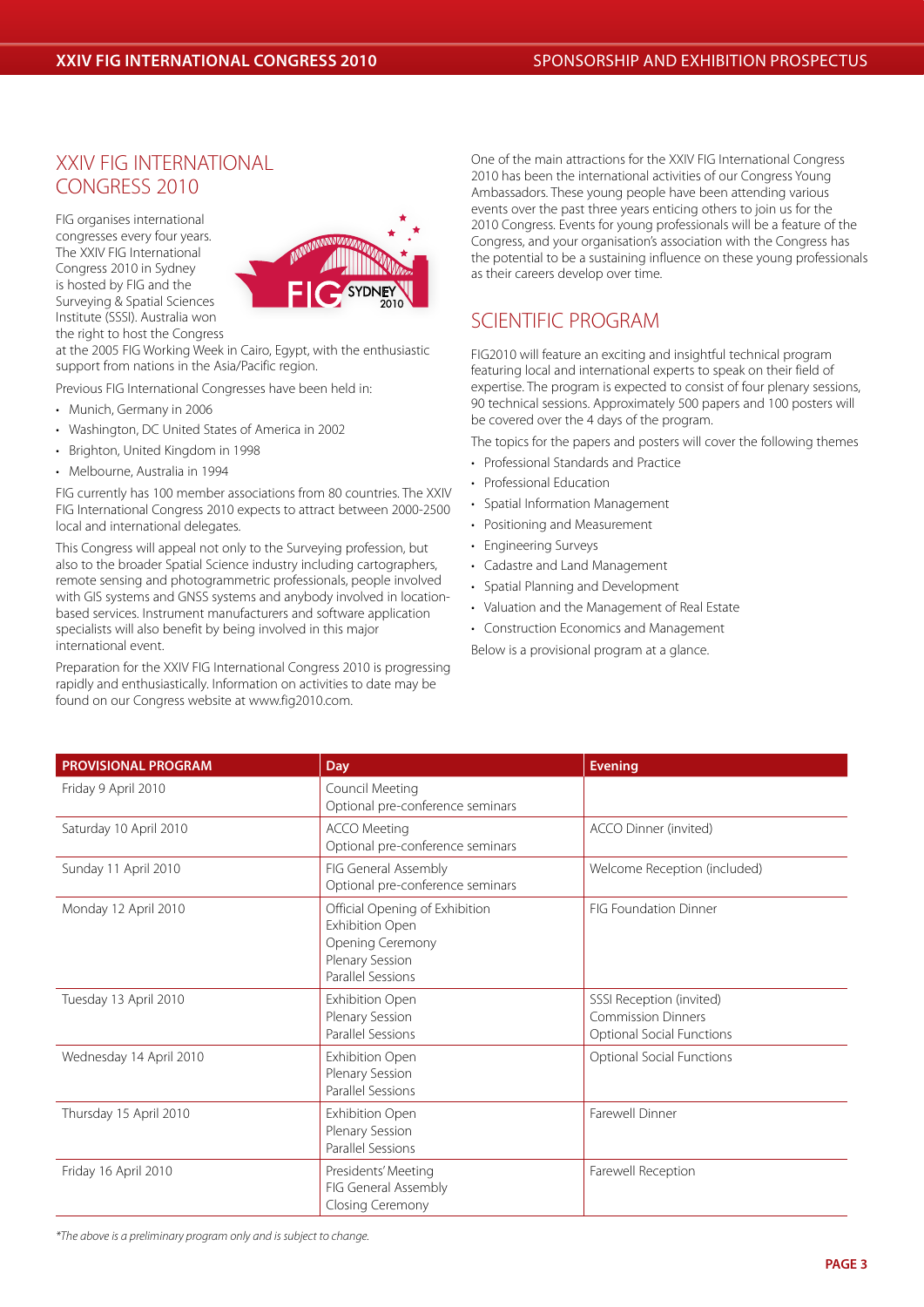# LARGEST EVENT IN THE ASIA PACIFIC REGION IN 2010

The XXIV FIG International Congress will be the major surveying event in the region during 2010.

The Congress will incorporate the Trans-Tasman Survey Congress and will be the only international event in the region in the first half of 2010.

The Congress will incorporate an International Forum on Land Administration which is supported, in principle, by the UN established Permanent Committee for GIS Infrastructure for the Asia Pacific (PCGIAP).

The Congress has strong support and interest from all of the FIG major member nations in the Asia Pacific region.

# DELEGATE DEMOGRAPHICS



The annual FIG Working Week in Stockholm attracted almost 1000 delegates from more than 90 countries. The four-yearly Congress will exceed these figures significantly. Of course, the XXIV FIG International Congress 2010 in Sydney would expect a higher percentage of delegates especially from the Asia/Pacific Region.

# HOST CITY AND VENUE

Sydney, Australia's gateway city and the capital of New South Wales, is built around one of the largest, most beautiful harbours in the world with miles of golden beaches stretching north and south of the city on the shore of the Pacific Ocean.

With a population of over 4 million, Sydney is a vigorous, cosmopolitan city. It is a major industrial, business and commercial centre and is endlessly fascinating in its variety and its beauty. It has a very mild climate in April.

The XXIV FIG International Surveying Congress 2010 will be held at the Sydney Convention and Exhibition Centre (SCEC), Darling Harbour. This large purpose-built facility is set in 50 hectares of parks, gardens, museums, shopping malls and amusement areas. Nestled on the shores of Darling Harbour, the venue has magnificent views of the city and is only a short walk to the city centre.

# BENEFITS OF SPONSORING AND EXHIBITING

The Congress will provide many long lasting benefits, and opportunities to:

- Network and build relationships
- Promote your products and services
- Demonstrate your commitment to sustainability
- Increase brand awareness and develop new markets
- Share information at a global level
- • Gain exposure to international knowledge and professional development



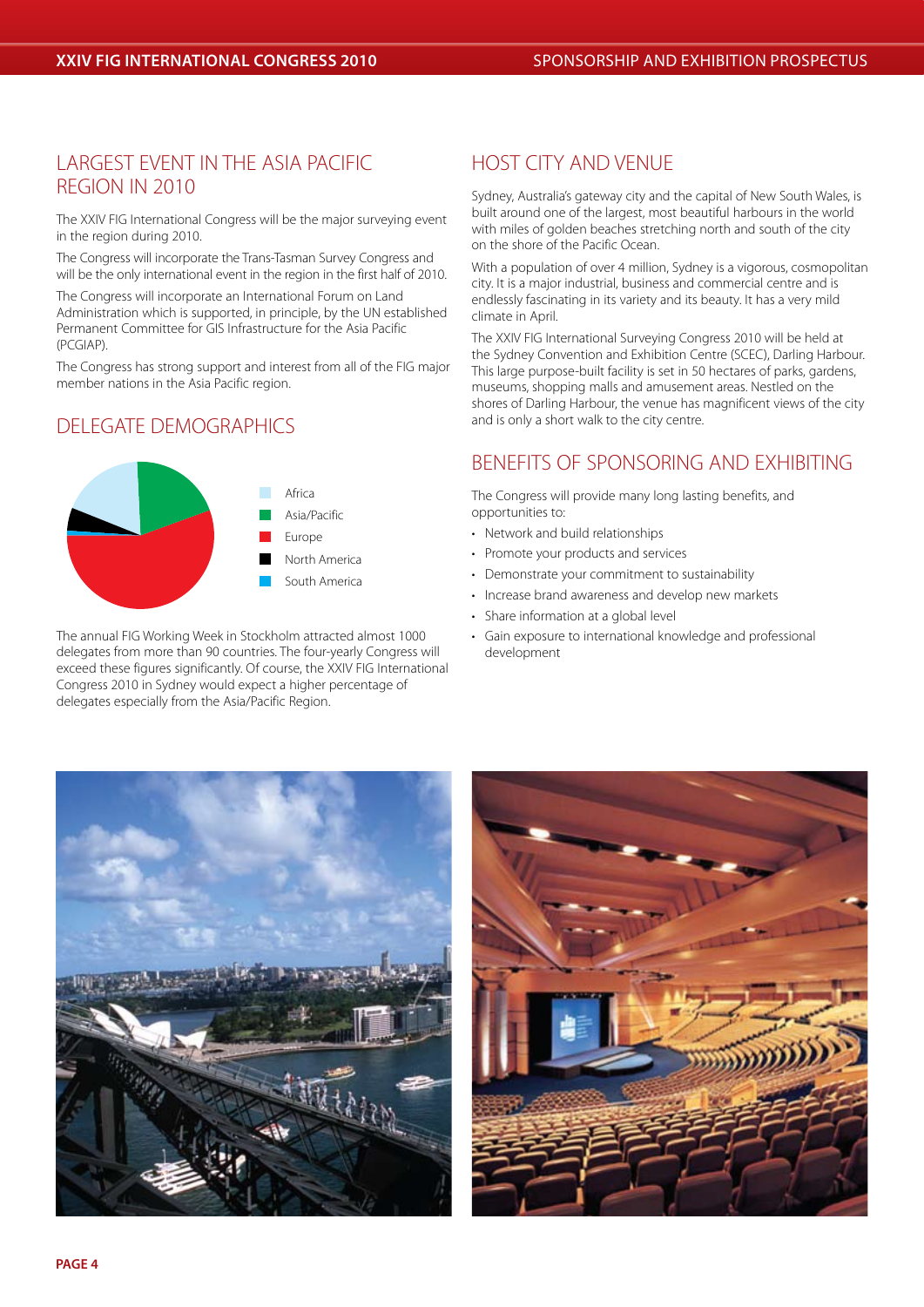# FIG CORPORATE MEMBERS - PRIORITY BOOKING

FIG Corporate Members will be given priority booking preference until 18 February 2009. FIG Corporate Member bookings will be confirmed in order of seniority within the FIG Hierarchy (i.e Platinum Members will receive first preference, Gold Members second preference etc.)

At the end of the priority booking period FIG corporate and noncorporate member bookings will be allocated in order of receipt.

# MARKETING & PUBLIC RELATIONS

The Congress Managers, **arinex pty limited**, take responsibility to ensure you receive the most from your investment. We encourage you to contact our Sponsorship and Exhibition Department to discuss the many additional ways we can further assist your marketing efforts and build your business through The XXIV FIG International Congress 2010.

THE XXIV FIG International Congress 2010 offers a unique opportunity to increase your company's exposure to a diverse cross-section of industry professionals.

Sponsorship packages and commitment levels vary and can be tailored to suit your marketing strategies. Whatever your business, the Congress has a sponsorship package that will help you meet your brand and networking objectives.

# SPONSORSHIP AT A GLANCE

# CONGRESS MANAGERS

**arinex pty limited** has been appointed as the official PCO (Professional Congress Organiser). An international award-winning company, **arinex pty limited** brings over 33 years experience in the management and promotion of Congresses, exhibitions and special events. The company has an excellent track record and looks forward to maximising the benefits of your sponsorship and exhibition presence at the XXIV FIG International Congress 2010.

For further details on the opportunities available please contact the Congress Managers who will be pleased to assist you.

Sponsorship & Exhibitions Account Manager The XXIV FIG International Congress 2010



c/- **arinex pty limited** GPO Box 128 SYDNEY NSW 2001 AUSTRALIA<br>Tel· 61.2 Tel: 61 2 9265 0700<br>Eax: 61 2 9267 5443 Fax: 61 2 9267 5443 Email: fig2010@arinex.com.au Website: www.fig2010.com

| <b>Package</b>                   | <b>No Available</b> | <b>Price</b>             |
|----------------------------------|---------------------|--------------------------|
| Titanium Sponsor                 | $\mathbf{1}$        | POA                      |
| Platinum Sponsor                 | 3                   | A\$55,000                |
| Gold Sponsor                     | 6                   | A\$25,000                |
| Silver Sponsor                   | Unlimited           | A\$15,000                |
| Surveyor's Lounge Sponsor        | 1                   | A\$15,000                |
| Congress Website Sponsor         | 1                   | A\$10,000                |
| CD-ROM Sponsor                   | $\mathbf{1}$        | A\$10,000                |
| Message Board Sponsor            | 1                   | A\$8,000                 |
| Writing Pad Sponsor              | 1                   | A\$5,000                 |
| Congress Pen Sponser             | 1                   | A\$5,000                 |
| <b>Advertising Opportunities</b> |                     |                          |
| e-Blast Promo Advert             | $\overline{2}$      | A\$3,500                 |
| Control of the control           |                     | $A \uparrow \cap \Gamma$ |

Satchel Insert A\$2,500 Brochure Stand A\$2,200

*All sponsorship packages are exclusive of GST*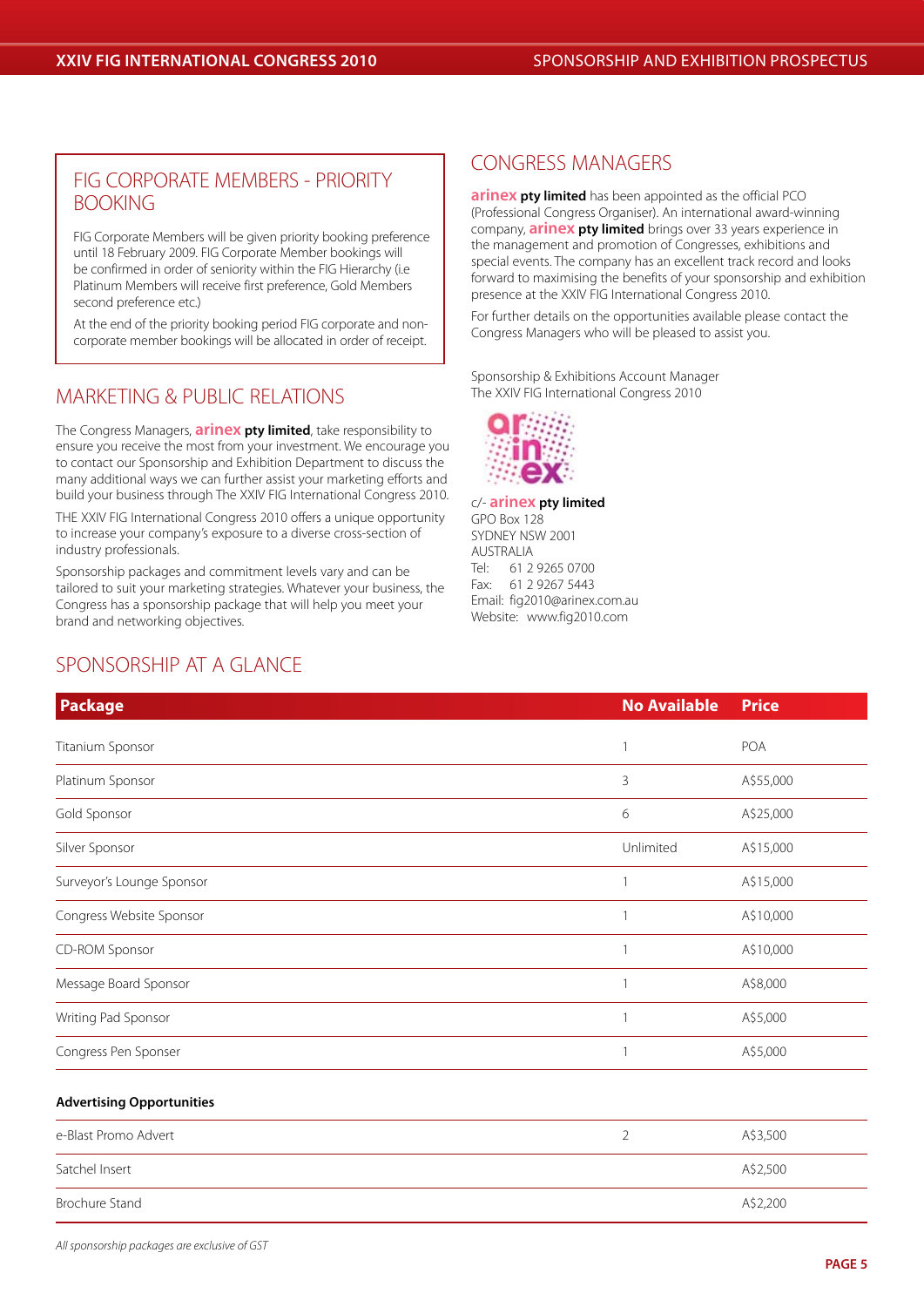### **TITANIUM SPONSOR POA**

**A unique opportunity is available for a company to support the Congress at the highest level. This package will present the sponsor with considerable benefits and acknowledgements that will provide strong alignment with the Congress.**

**Interested parties are invited to contact the Congress Sponsorship Sales Executive to discuss the Titanium package in further detail.**

# **PLATINUM SPONSOR A\$55,000 + GST**

#### **(Three available)**

**We view our Platinum Sponsors as our partners in the successful execution of the Congress and will work alongside you to provide opportunities to promote your organisation through the prelude and during the Congress.**

This is a unique marketing opportunity and we are confident your participation in this prestigious event at this level will provide your company with exceptional commercial rewards.

As a Platinum Sponsor of the Congress, your company will benefit from the highest level of exposure and representation with the following

#### **Entitlements:**

- Recognition as a Platinum Sponsor (with organisation logo) on all printed Congress material\*
- Recognition as a Platinum Sponsor (with organisation logo) on the home and sponsors' page of the Congress website, including a hyperlink to your organisation's home page
- Recognition as a Platinum Sponsor on the official sponsorship acknowledgement board onsite
- Recognition as a Platinum Sponsor (with corporate logo) on Congress Welcome signage
- Verbal acknowledgement as Platinum Sponsor during the Opening and Closing Ceremonies
- The sponsor may provide a freestanding banner which will be displayed in the Plenary Room for the duration of the Congress (maximum size 2m high x 1m wide)
- Full delegate list including address, telephone, email and fax details supplied before and after the Congress\*\*
- One (1) e-Blast Marketing Promotion prior to the Congress
- Logo and 200 word profile in the Program Book
- Four (4) Congress delegate registrations (includes attendance to the Welcome Reception)
- Use of exclusive VIP meeting room (subject to availability)
- One (1) complimentary 6m x 3m exhibition space (additional space may be purchased at the trade exhibition rates) and first choice on booth location
- One (1) Exhibition Staff Registration
- Company brochure (maximum A4 size flyer or 4 page brochure) to be inserted in all delegate satchels (sponsor to supply material)
- Use of the Congress logo until end of May 2010
- Opportunity to organise a pre-Congress seminar/workshop (additional cost applies)

In addition to the package outlined above, each Platinum Sponsor may choose one of the following complimentary additional options to add to their package.

#### **OPTION 1: CONGRESS DINNER**

Impress all delegates, VIPs, speakers, exhibitors, accompanying persons and media with your hospitality at the social function of the Congress. The Congress Dinner is an excellent opportunity to make a strong, initial impact and lasting impression on all delegates. The Congress Dinner is an essential networking opportunity for all attendees. (Please note this is an optional event for delegates)

#### **Additional Entitlements:**

- The sponsor may provide a free standing banner which will be displayed at the entrance to the Congress Dinner (sponsor to supply signage, maximum size 2m high x 1m wide)
- Opportunity for company representative to give a five minute speech at the function (basic audio visual will be provided – additional audio visual is at the expense of the sponsor)
- Small table signs featuring the company name and logo displayed on the tables at the Congress Dinner (this will be organised by the Congress Managers)
- Company logo printed on the dinner menu
- Five (5) complimentary tickets for staff to attend the Congress Dinner
- Opportunity to provide corporate merchandise on tables at Congress Dinner (company to provide merchandise)

#### **OPTION 2: CONGRESS DELEGATE SATCHELS**

Your company logo will feature alongside the Congress logo on the delegate satchel, which contains the official Congress material distributed to all the delegates, speakers, exhibitors and VIP guests, providing direct and constant exposure throughout and after the Congress.

#### **Additional Entitlement:**

• Logo to appear on delegate satchel alongside the Congress logo

#### **OPTION 3: DELEGATE NAME BADGES**

To gain access to the Congress all delegates are required to wear the official Congress name badge . This is an opportunity to have your company logo printed on all name badges alongside the Congress logo and gain great exposure throughout the Congress.

#### **Additional Entitlement:**

• Logo to appear on all Congress name badges alongside the Congress logo

*\*Exposure in Congress publications is determined by confirmation of sponsorship prior to print deadlines. To maximise exposure please confirm your participation by the earliest date possible.*

*\*\* This list will be provided approximately 2 weeks prior to the Congress, with a final list of delegates provided at the conclusion of the Congress. Such lists will exclude any delegates who have withheld permission to publish their details in accordance with the Australian Privacy Act.*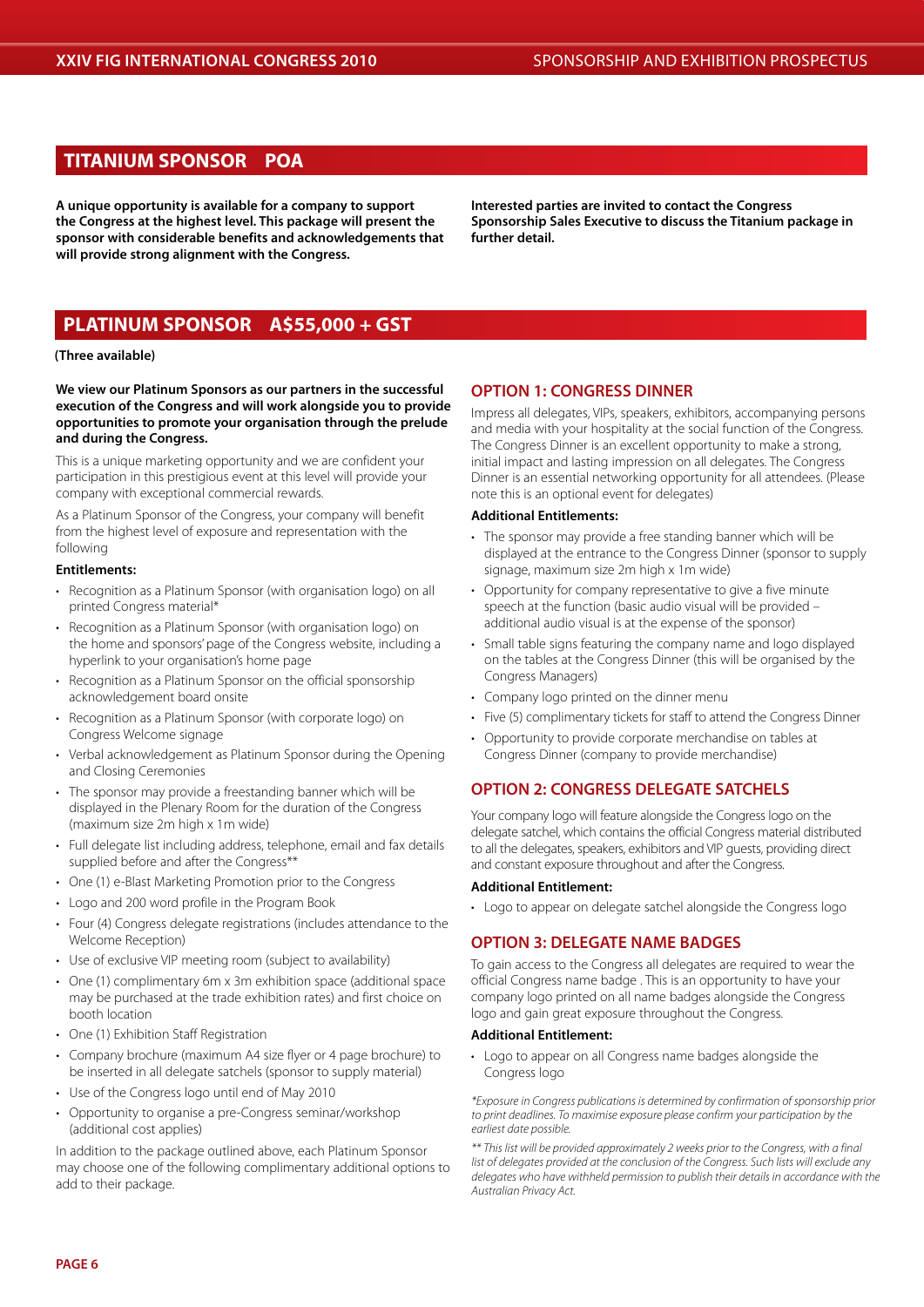### **GOLD SPONSOR A\$25,000 + GST**

#### **(Six available)**

**As one of the Gold Sponsors, your organisation will enjoy an excellent level of exposure. We view the Gold Sponsors as our partners in the successful execution of the Congress and will constantly work alongside you to provide opportunities to promote your company.**

As a Gold Sponsor, your organisation will receive considerable exposure and recognition through the following benefits:

- Recognition as Gold Sponsor (with organisation logo) on all printed Congress material\*
- Recognition as a Gold Sponsor (with organisation logo) on the sponsors' page of the Congress website, including a hyperlink to your organisation's home page
- Recognition as Gold Sponsor on the official sponsorship acknowledgement board onsite
- Recognition as a Gold Sponsor (with corporate logo) on Congress Welcome signage
- Acknowledged as a Gold Sponsor during the Opening and Closing Ceremonies
- One (1) complimentary Congress delegate registration (includes attendance to the Welcome Reception)
- Full delegate list including address, telephone, email and fax details supplied after the Congress\*\*
- Logo and 150 word profile in the Program Book
- Company brochure (maximum A4 size flyer or 4 page brochure) to be inserted in all delegate satchels (sponsor to supply material)
- Use of the Congress logo until end of May 2010
- Opportunity to organise a pre-Congress seminar/workshop (additional costs apply)

In addition to the package outlined above, each Gold Sponsor may choose one of the following complimentary additional options to add to their package.

#### **OPTION 1: EXHIBITION SPACE**

#### (Three available)

The trade exhibition offers organisations exposure to Congress delegates and the opportunity to showcase their products and services.

#### **Additional Entitlements:**

- One (1) complimentary 3m x 3m exhibition space and first choice on booth location (after Platinum sponsors), including;
- white octonorm back and side walls
- company fascia sign
- Two (2) 150w spotlights
- One (1) 240 volt/1000 watt 4amp power point
- One (1) Exhibition Staff Registration

#### **OPTION 2: PROGRAM BOOK**

All delegates will receive a Program Book which will include information covering the Scientific and Social Program. This publication will be a valuable reference tool used by delegates during the Congress. The sponsoring company will receive the following entitlements and benefits:

#### **Additional Entitlement:**

• Company name and logo printed on the cover of the Program Book alongside the Congress logo

#### **OPTION 3: WELCOME RECEPTION**

The Welcome Reception is a fantastic opportunity for delegates, speakers, sponsors and exhibition participants to network in a relaxed social environment on the opening night of the Congress.

#### **Additional Entitlements:**

- The sponsor may provide a freestanding banner which will be positioned in a prominent location at the Welcome Reception (maximum size 2m high x 1m wide)
- Opportunity for company representative to give a three minute speech at the function (basic audio visual will be provided – additional audio visual is at the expense of the sponsor)
- Opportunity to provide sponsor-supplied 'promotional item' to each Welcome Reception guest
- Four (4) invitations for company representatives to attend the Welcome Reception

Note: The Welcome Reception will **not** be held in the Exhibition Area

#### **OPTION 4: INTERNET CENTRE**

Delegates will be able to keep in touch with their office via email in a well-equipped multi-stationed Internet Centre. The Internet Centre will be available for the exclusive use of Congress delegates.

#### **Additional Entitlements:**

- The sponsor may provide a freestanding banner which will be positioned in the Internet Centre (maximum size 2m high x 1m wide)
- Company corporate literature may be displayed in the Internet Centre (sponsor to supply)
- Opportunity to place branded computer accessories such as mouse pads, note pads and pens etc. within the Internet Centre (materials to be provided by sponsor)
- Opportunity to provide a branded screen saver for the Internet Centre

*\*Exposure in Congress publications is determined by confirmation of sponsorship prior to print deadlines. To maximise exposure, please confirm your participation by the earliest date possible.*

*\*\* This list will be provided after the Congress. Such lists will exclude any delegates who have withheld permission to publish their details in accordance with the Australian Privacy Act.*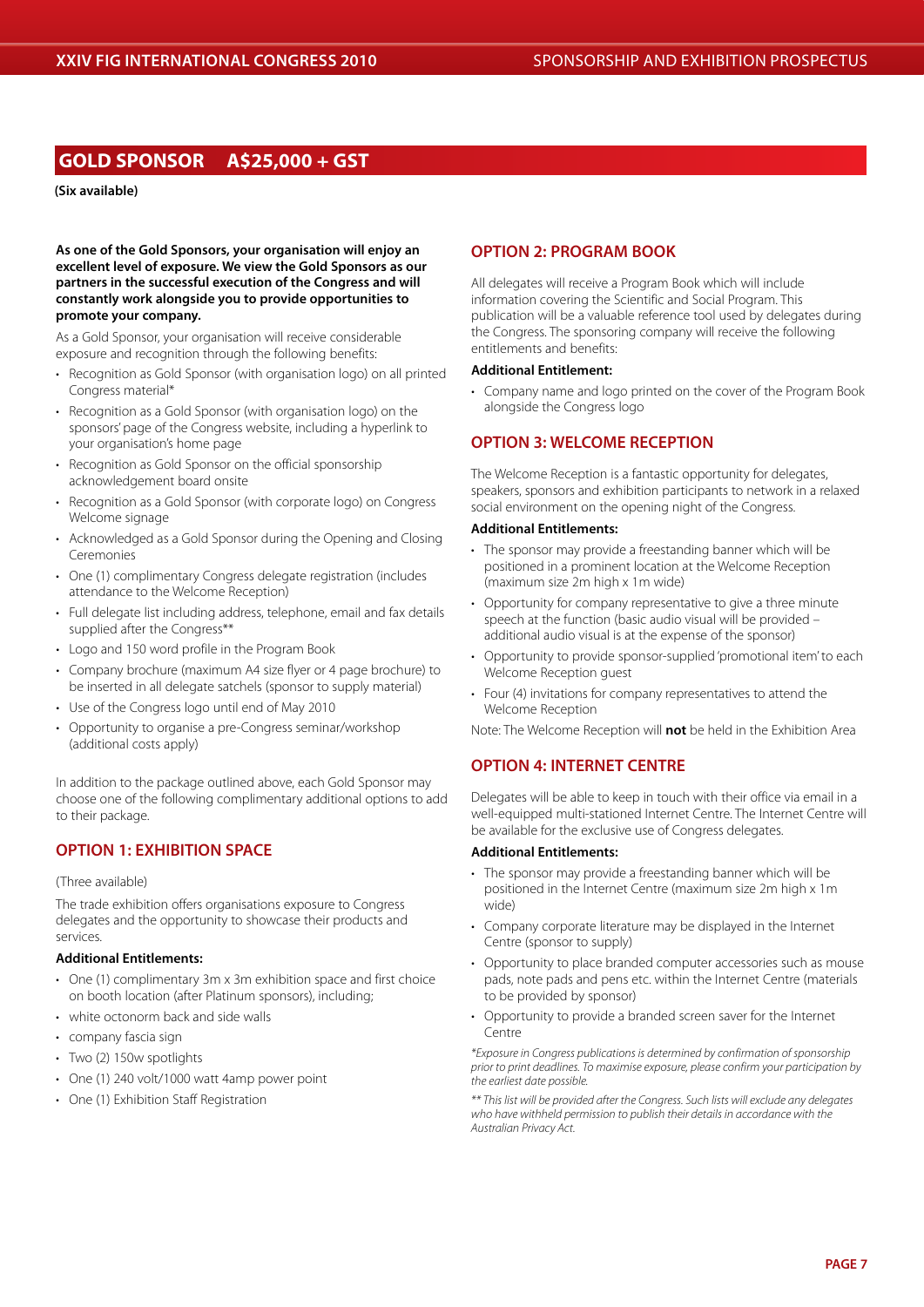# **SILVER SPONSOR A\$15,000 + GST**

**(Unlimited available)**

**As a Silver Sponsor, your organisation will enjoy a strong alignment with the Congress through the many opportunities for branding and exposure, prior to, during and after the Congress.**

#### **Entitlements:**

- Recognition as a Silver Sponsor (with organisation logo) on all printed Congress material\*
- Recognition as a Silver Sponsor (with organisation logo) on the sponsors' page of the Congress website, including a hyperlink to your organisation's home page
- Recognition as a Silver Sponsor on the official sponsorship acknowledgement board onsite
- Logo and 100 word profile in the Program Book
- • Company brochure (maximum A4 size flyer or 4 page brochure) to be inserted in all delegate satchels (sponsor to supply material)
- Use of the Congress logo until end of May 2010

In addition to the package outlined above, each Silver Sponsor may choose one of the following complimentary additional options to add to their package.

### **OPTION 1: LUNCH BREAK SPONSOR**

#### **(Three available)**

Demonstrate your company's hospitality by sponsoring your nominated lunch break. This provides the sponsor with the ability to 'own' the entire exhibition floor for that sponsored lunch break and create innovative incentives to attract delegates to your trade stand.

Please refer to Option 2 for additional entitlements.

#### **OPTION 2: REFRESHMENT BREAK SPONSOR**

#### **(Three available)**

Demonstrate your company's hospitality by sponsoring your nominated morning and afternoon tea breaks. This provides the sponsor with the ability to 'own' the entire exhibition floor for that sponsored morning and afternoon tea and create innovative incentives to attract delegates to your trade stand.

#### **Additional Entitlements:**

- Company corporate or promotional literature may be displayed on the nominated break stations (sponsor to supply)
- The sponsor may provide up to two (2) freestanding banners which will be positioned in a prominent location in the nominated break area (maximum size 2m high x 1m wide)
- Small table signs featuring the company name and logo displayed on the break stations during the nominated break (this will be organised by the Congress Managers)
- Verbal acknowledgement by Congress chairperson at the sessions directly before and after the nominated break
- Two (2) complimentary tickets for company representatives to attend the nominated break (these passes are for the sponsored break only, attendance to sessions is not included)

*\*Exposure in Congress publications is determined by confirmation of sponsorship prior to print deadlines. To maximise exposure, please confirm your participation by the earliest date possible.*

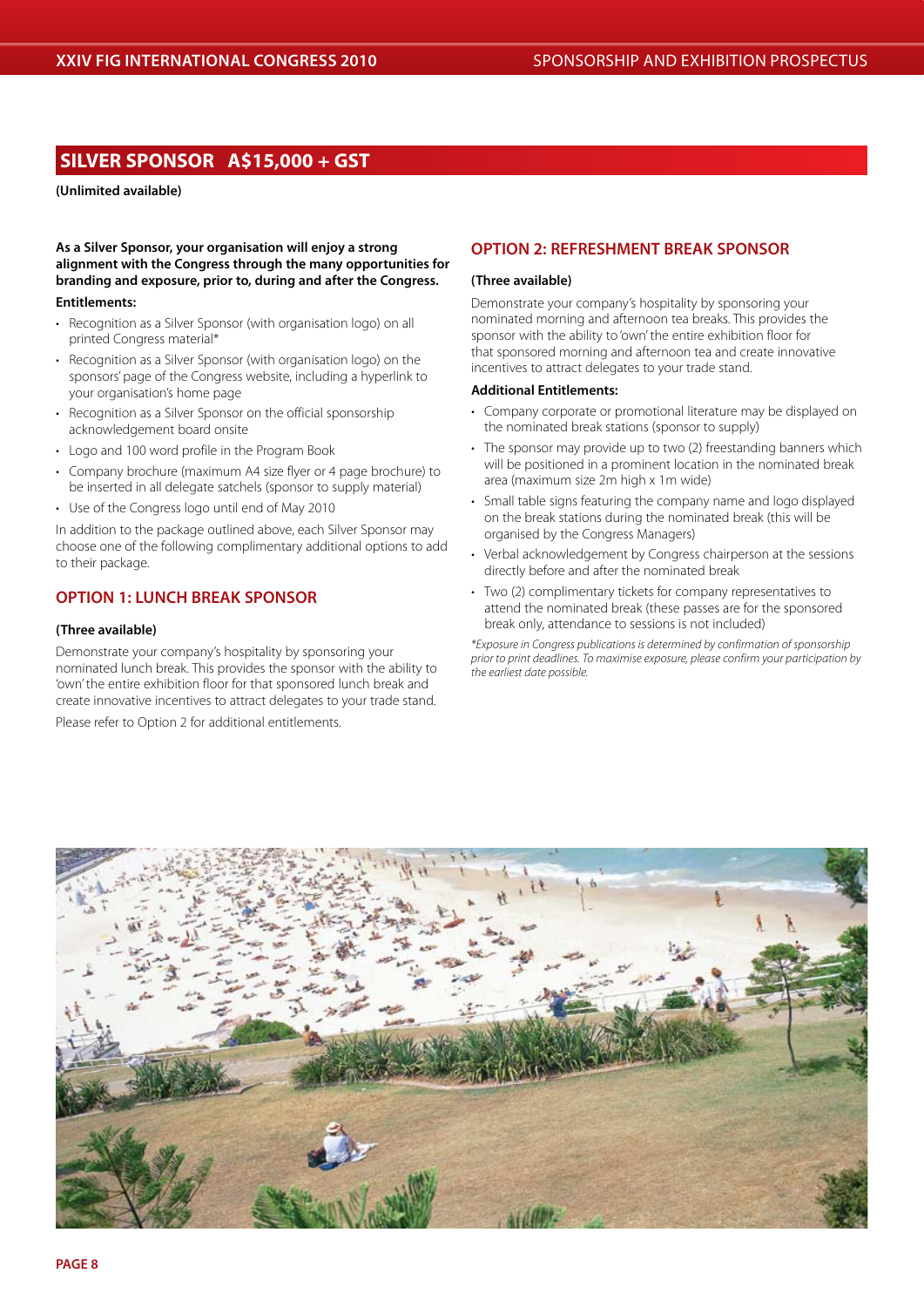#### **SURVEYOR'S LOUNGE A\$15,000 + GST**

**(One available)**

**An area will be allocated within the Exhibition to provide delegates with a place in which to relax and reinvigorate. Delegates often seek a refuge from the hustle and bustle of a busy schedule and the Surveyor's Lounge provides the perfect setting and level of comfort.** 

#### **Entitlements:**

- Recognition as the Surveyor's Lounge Sponsor (with organisation logo) on all printed Congress material\*
- Recognition as the Surveyor's Lounge Sponsor (with organisation logo) on the sponsors' page of the Congress website, including a hyperlink to your organisation's home page
- Recognition as the Surveyor's Lounge Sponsor on the official sponsorship acknowledgement board onsite
- The sponsor may provide a freestanding banner which will be positioned in a prominent location in the Surveyor's Lounge (maximum size 2m high x 1m wide)
- Company corporate literature may be displayed in the Lounge area (sponsor to supply)
- Use of the Congress logo until end of May 2010

Sponsor is welcome to customise the Surveyor's Lounge (at an additional cost). Suggested options for The Surveyor's Lounge may include; massage therapy, herbal tea or a juice bar, subject to approval by the Organising Committee.

*\*Exposure in Congress publications is determined by confirmation of sponsorship prior to print deadlines. To maximise exposure please confirm your participation by the earliest date possible.*

#### **CONGRESS WEBSITE SPONSOR A\$10,000+ GST**

**(One available)**

**The official Congress website will act as a major source of information on the scientific program, social events, exhibition, registration and accommodation for the Congress.**

#### **Entitlements:**

- Recognition as the Congress Website Sponsor (with organisation logo) on all printed Congress material\*
- Recognition as the Congress Website Sponsor (with organisation logo) on the sponsors' page of the Congress website, including a hyperlink to your organisation's home page
- Recognition as the Congress Website Sponsor on the official sponsorship acknowledgement board onsite
- Company banner advertisement on every page of the Congress website (www.fig2010.com)
- Use of the Congress logo until end of May 2010

*\*Exposure in Congress publications is determined by confirmation of sponsorship prior to print deadlines. To maximise exposure please confirm your participation by the earliest date possible.*

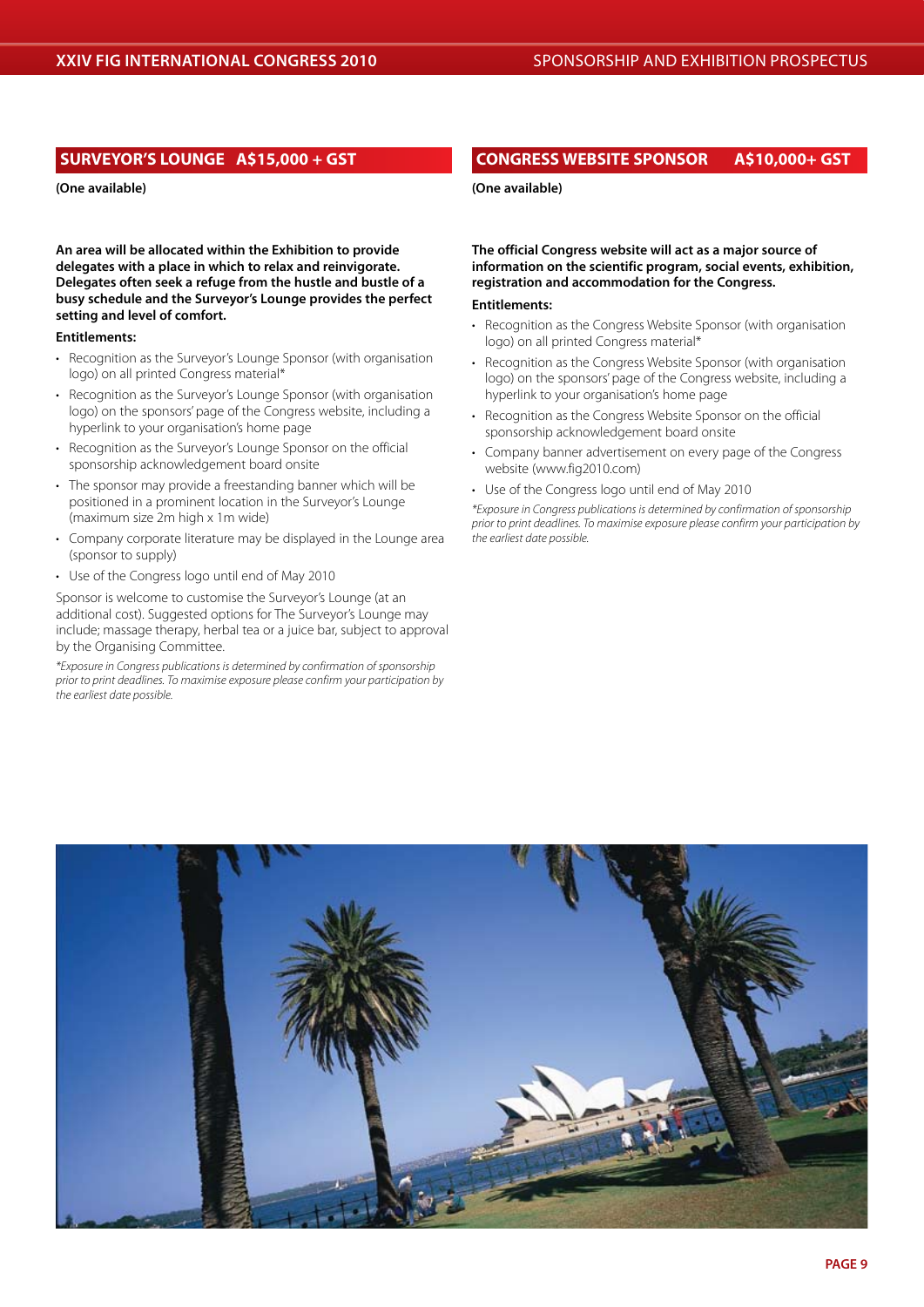**CD-ROM SPONSOR A\$10,000 + GST**

**(One available)**

**The Congress abstracts will be available on CD-ROM. The CD-ROM will be an essential reference tool for all delegates, containing speaker presentations and will provide delegates with an efficient and convenient method of retrieving important Congress information.** 

#### **Entitlements:**

- Recognition as CD-ROM Sponsor (with organisation logo) on all printed Congress material\*
- Recognition as a CD-ROM Sponsor (with organisation logo) on the sponsors' page of the Congress website, including a hyperlink to your organisation's home page
- Recognition as the CD-ROM Sponsor on the official sponsorship acknowledgement board onsite
- Company brochure (maximum A4 size flyer or 4 page brochure) to be inserted in all delegate satchels (sponsor to supply material)
- Company logo printed on the front of the CD-ROM alongside the Congress logo
- Company logo printed on the front cover of the CD-ROM packaging alongside the Congress logo
- Use of the Congress logo until end of May 2009

*\*Exposure in Congress publications is determined by confirmation of sponsorship prior to print deadlines. To maximise exposure please confirm your participation by the earliest date possible.*

#### **WRITING PAD SPONSOR A\$5,000 + GST**

**(One available)**

#### **All delegates attending the Congress will receive official writing materials. The Congress Writing Pad Sponsor will be acknowledged in the following ways:**

#### **Entitlements:**

- Recognition as the Writing Pad Sponsor (with organisation logo) on all printed Congress material\*
- Recognition as the Writing Pad Sponsor (with organisation logo) on the sponsors' page of the Congress website, including a hyperlink to your organisation's home page
- Recognition as the Writing Pad Sponsor on the official sponsorship acknowledgement board onsite
- Company name and logo and Congress logo will feature on the delegate writing pads. The writing pads will be produced by the Congress Managers
- Writing pads will be included in all delegate satchels

*\*Exposure in Congress publications is determined by confirmation of sponsorship prior to print deadlines. To maximise exposure please confirm your participation by the earliest date possible.*

**MESSAGE BOARD SPONSOR A\$8,000 + GST**

**(One available)**

**The message board will be located at the Registration Desk and will be a central reference point for all Congress Delegates.**

#### **Entitlements:**

- Recognition as the Message Board Sponsor (with organisation logo) on all printed Congress material\*
- Recognition as Message Board Sponsor (with organisation logo) on the sponsors' page of the Congress website, including a hyperlink to your organisation's home page
- Recognition as the Message Board Sponsor on the official sponsorship acknowledgement board onsite
- • Company logo displayed on the message board
- Use of the Congress logo until end of May 2010

*\*Exposure in Congress publications is determined by confirmation of sponsorship prior to print deadlines. To maximise exposure please confirm your participation by the earliest date possible.*

#### **CONGRESS PENS SPONSOR A\$5,000 + GST**

**(One available)**

**All delegates attending the Congress will receive an official Congress Pen. The Congress Pen Sponsor will be acknowledged in the following ways:**

#### **Entitlements:**

- Recognition as the Congress Pen Sponsor (with organisation logo) on all printed Congress material\*
- Recognition as the Congress Pen Sponsor (with organisation logo) on the sponsors' page of the Congress website, including a hyperlink to your organisation's home page
- Recognition as the Congress Pen Sponsor on the official sponsorship acknowledgement board onsite
- • Company name and logo and Congress logo will feature on the delegate pens. The pens will be produced by the Congress Managers
- Pens will be included in all delegate satchels

*\*Exposure in Congress publications is determined by confirmation of sponsorship prior to print deadlines. To maximise exposure please confirm your participation by the earliest date possible.*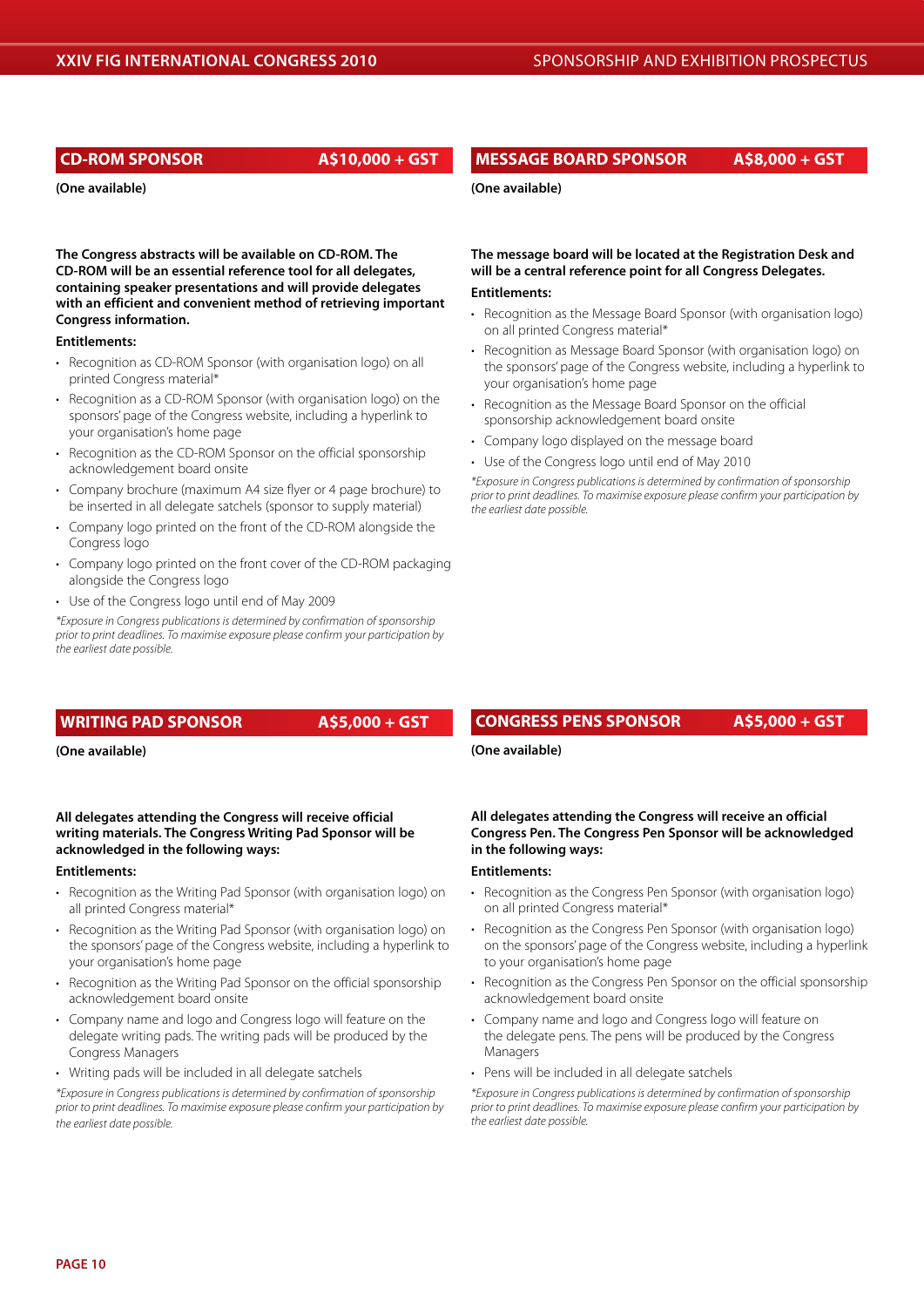# ADVERTISING OPPORTUNITIES

These advertising opportunities are a cost-effective way of communicating your corporate message, products/services to the Congress delegates.

**(Two available)**

#### **SATCHEL INSERT A\$2,500 + GST**

the Exhibition.

Your organisation may provide promotional material which will be included in all delegate satchels.

• Company brochure (maximum A4 size flyer or 4 page brochure) to be inserted in all delegate satchels (sponsor to supply material)

#### **BROCHURE DISPLAY AREA A\$2,200 + GST**

Your organisation may provide promotional material for display in the designated brochure display area located in

### **E MARKETING BLAST A\$3,500/email + GST**

• Opportunity to have an e-blast distributed to all registered delegates\* (sponsor to write and design email/HTML page, to be approved by OC)

*\*This package is subject to the Privacy Act and the e-blast will only be sent to delegates who have given their permission to receive Congress marketing.*

*\*Maximum of one e-blast opportunity starting six months before the commencement of the Congress.*

*\*e-blast opportunity only available to existing sponsors and/or exhibitors only.*

# TRADE EXHIBITION

The trade exhibition offers organisations exposure to Congress delegates and the opportunity to showcase their products and services.

The exhibition area has been designed to provide the best possible promotional opportunities to participating organisations. With morning and afternoon refreshment breaks being served in this area it will create an unparalleled opportunity to promote your products and services to the diverse delegate base.

### **Benefits of Participating:**

- Build new and strengthen existing relationships
- Meet the decision makers and do business face to face
- Raise your company profile and position your company as a leader within the field
- Showcase your products and services to approximately 2000 delegates in your target market
- Organisations will receive a high level of visibility through the official website and Congress marketing materials. Many other opportunities will be available leading up to the event
- All morning and afternoon refreshment breaks will be served in and around the exhibition area in order to maximise "booth traffic" including exhibit hours structured around the program

#### **Stand Costs**

#### **Space & Shell scheme stand A\$5,300.00 + GST**

Please refer to the floor plan for locations



*Diagram of a standard 3m x 3m shell scheme*

#### **All participating companies will receive:**

- Recognition as a Trade exhibition participant (with company name) on the Congress CD-ROM together with a 25 word company profile
- One (1) 2.4m high shell scheme structure
- Two (2) x 150w spotlights
- One (1) 4amp power point
- Company fascia signage
- A comprehensive exhibition manual which will be available in January 2010
- • Company name will feature on the List of Trade Exhibition participants which will appear on the Exhibition section of the Congress website

*Furniture, including computer hire, may be arranged through the official suppliers, at an additional charge.* 

**Visitor passes:** *should you require visitor passes to distribute to clients and contacts for access to the exhibition area (access between 11am and 3pm only) please contact the Congress Managers.*

#### **Complimentary Exhibitor Passes**

One (1) Exhibitor Pass will be issued per Exhibition booth and will entitle each holder to:

- • Access to the exhibition area
- Attendance at Congress sessions
- Morning, lunch and afternoon refreshment breaks
- Ticket to the Welcome Reception
- • Congress satchel including all Congress documentation

#### **Additional Trade Exhibition Staff Passes**

Additional passes are available for purchase from the Congress Managers at A\$400 per person and will provide the following:

- Access to Exhibition area
- Morning, lunch and afternoon refreshment breaks
- Ticket to the Welcome Reception

Attendance to sessions is not included in the additional exhibitor staff pass. Staff wishing to attend sessions must register as a Congress Delegate and pay the appropriate registration fee. Please refer to the website www.fig2010.com for more information.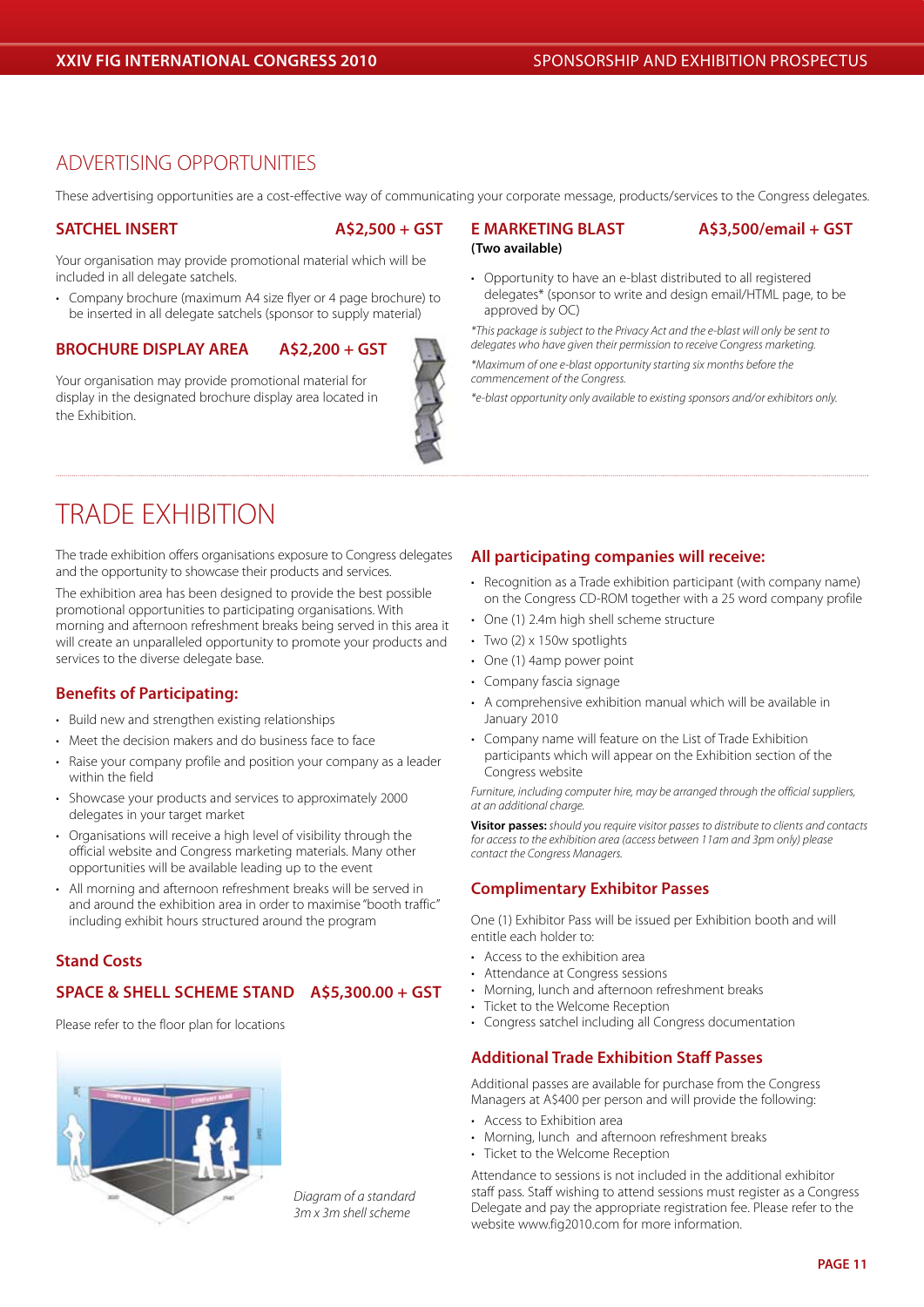#### **To Register for your Pass**

Exhibitors will be provided with a link to an online registration form in order to apply for their complimentary and additional exhibitor staff passes.

#### **Stand Upgrade Options**

The Congress Managers have developed a series of cost effective packages to assist you in maximising your marketing message and presence within the exhibition. For further details on costs and the designs available, contact the Congress Managers.



*Example of a 3m x 3m stand upgrade*

#### **Public and Product Liability Insurance**

Australian regulations require all exhibitors to be adequately covered for Public and Product Liability Insurance. This refers to damage or injury caused to third parties/visitors on or in the vicinity of an exhibition stand. Exhibitors are required to submit their public liability insurance certificate along with their booking form. To assist you in locating your certificate within you organisation – it can often be found with the accounts / finance departments and is also often referred to as'Broadform'.

All information and ideas contained in this document are confidential to **arinex pty limited** ABN 28 000 386 676. Exploitation or use of any of the materials or ideas contained in this document, without the prior written consent of **arinex pty limited**, may result in legal action being taken against those parties in breach of the confidentiality in which this document has been prepared, written and submitted.

# GENERAL INFORMATION

#### **Hospitality**

It would be appreciated if companies organising separate social functions for participating delegates could ensure their events are not held at the same time as scheduled Congress social functions. Event dates will be available to sponsors before the Congress to assist sponsors in their own marketing and social planning. Should you need assistance in planning your social function, please do not hesitate to contact the Congress Managers who will be able to assist you in all areas of event management.

#### **Sponsors Schedule**

A schedule will be provided to all sponsors prior to the event. The schedule will include details specifically relating to each individual sponsor's package and their individual entitlements.

#### **Congress logo**

The Congress logo is available for sponsors to use in their own promotions, however all use must follow the strict guidelines as set out by the Congress Managers and is subject to approval. All artwork and printing must be sighted and approved by the Organising Committee prior to production.

#### **Exposure in Congress publications**

\* Exposure in Congress publications is determined by confirmation of sponsorship prior to print deadlines. To maximise exposure, please confirm your participation by the earliest date possible.

#### **Delegate List**

\*\*Only the Major Sponsors will receive a copy of the Delegate List. Such lists will exclude any delegates who have withheld permission to publish their details in accordance with the Australian Privacy Act.

# SPONSORSHIP SUMMARY

We want to help you achieve your business objectives and service your customer groups. If you would like to suggest other ways in which your company would like to be involved with the Congress, please do not hesitate to contact the Congress Managers. The packages listed in this document can be tailored to your specific marketing needs as well as incorporate new ideas into the available options.

The Congress is a unique and prestigious marketing opportunity and we are confident your involvement as a sponsor will provide your company with exceptional business rewards.

For further details on the opportunities available please contact the Congress Managers who will be pleased to assist you.

Sponsorship & Exhibitions Account Manager The XXIV FIG International Congress 2010



c/- **arinex pty limited**

GPO Box 128 SYDNEY NSW 2001 AUSTRALIA Tel: 61 2 9265 0700 Fax: 61 2 9267 5443 Email: fig2010@arinex.com.au Website: www.fig2010.com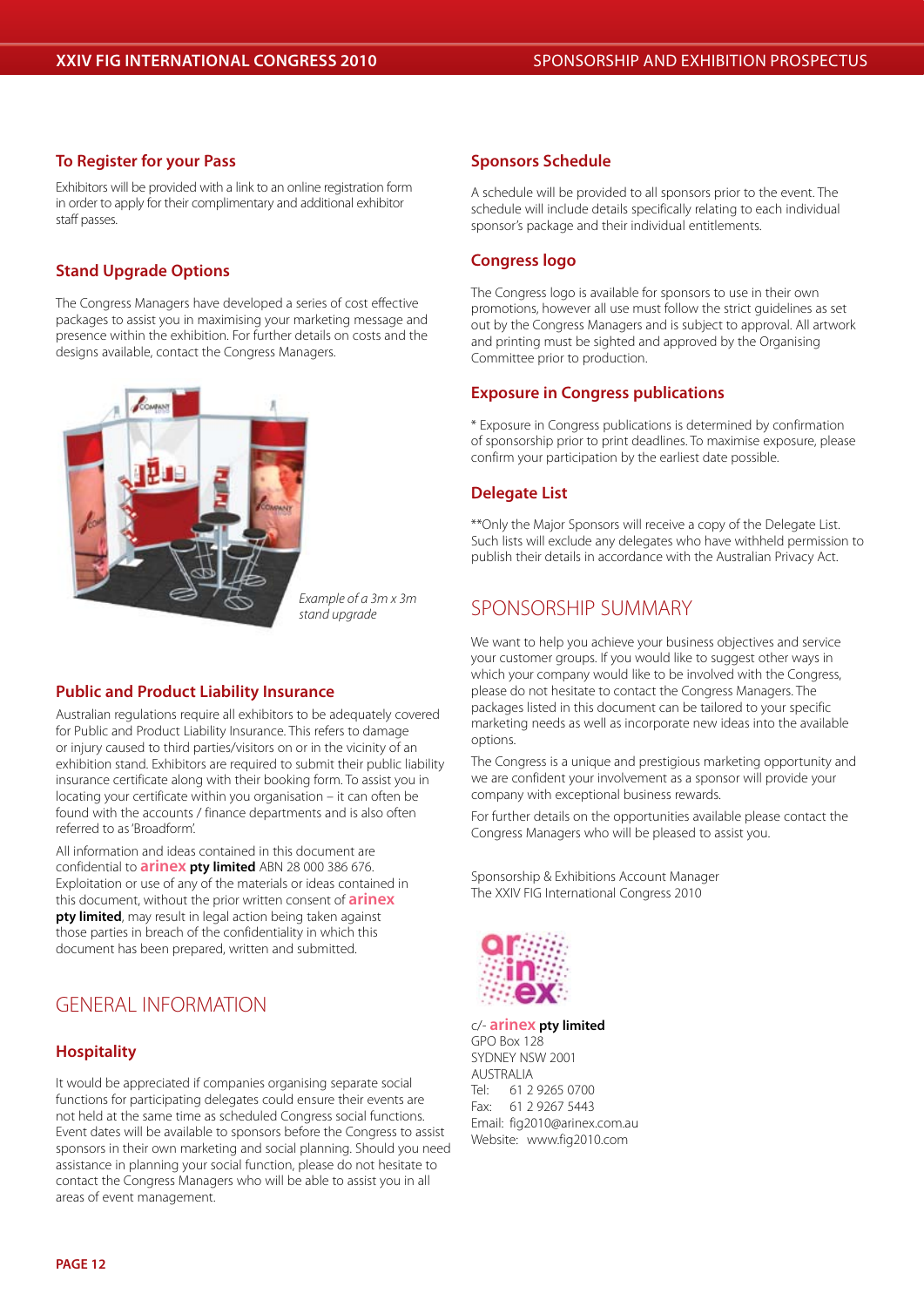FLOOR PLAN

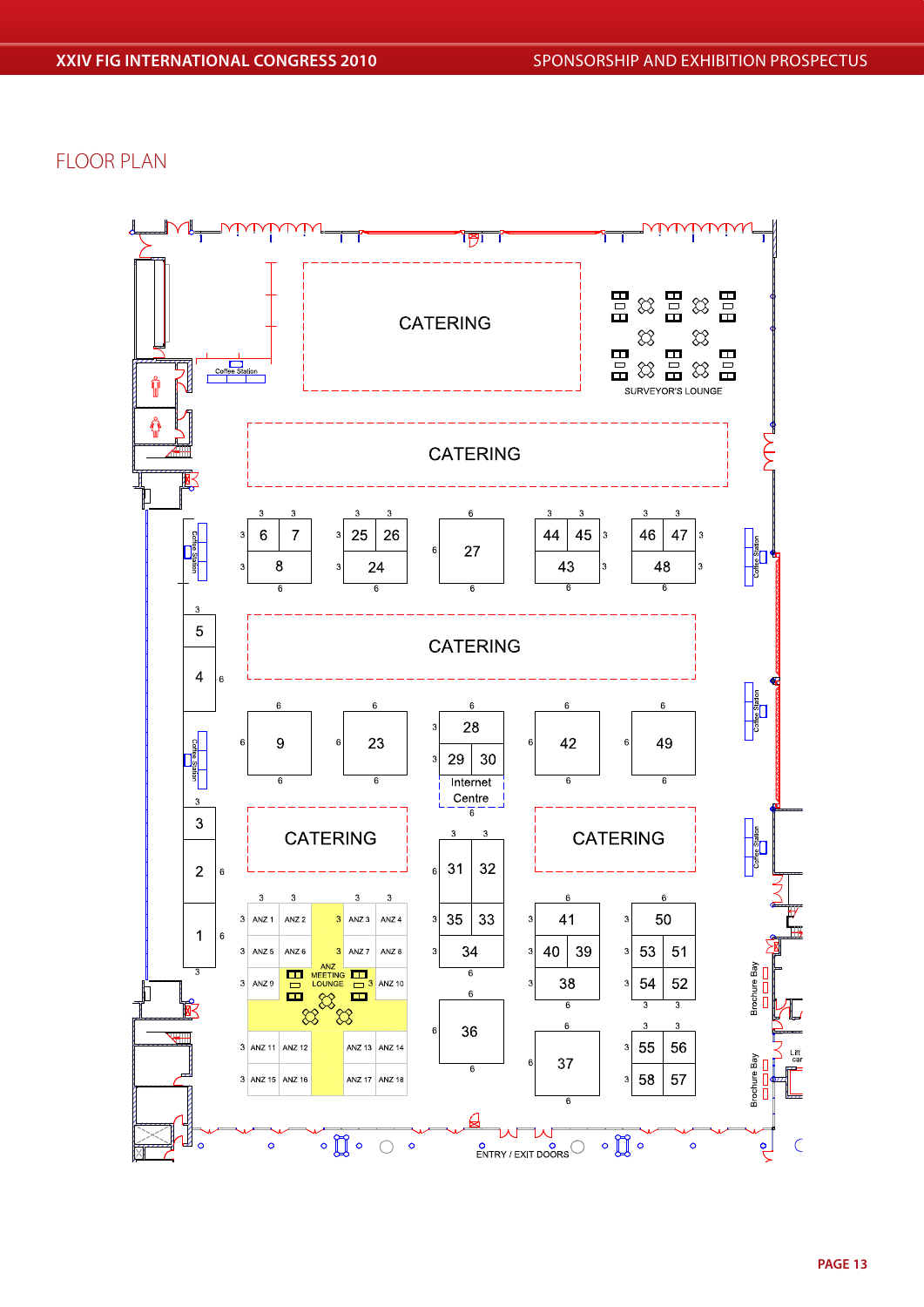#### **XXIV FIG International Congress 2010 Sponsorship & Trade Exhibition Application Form**

To book your selected sponsorship package and/or exhibition booth(s) please complete the next two pages and return with your deposit to the below address details:

XXIV FIG International Congress 2010 Sponsorship & Exhibitions Account Manager C/o **arinex pty limited** GPO Box 128, SYDNEY NSW 2001 AUSTRALIA Tel: +61 2 9265 0700 Fax: +61 2 9267 5443 Email: fig2010@arinex.com.au



| A. SPONSORSHIP PACKAGE REQUEST                                                                |                                                      |                                       | <b>COST</b>                |         |
|-----------------------------------------------------------------------------------------------|------------------------------------------------------|---------------------------------------|----------------------------|---------|
|                                                                                               |                                                      | (preference 1)                        | A\$                        | $+$ GST |
| 2                                                                                             |                                                      | (preference 2)                        | A\$                        | $+$ GST |
| 3                                                                                             |                                                      | (preference 3)                        | A\$                        | $+$ GST |
| <b>B. EXHIBITION BOOTH REQUEST</b> Please reserve the following (place a tick):               |                                                      |                                       | <b>COST</b>                |         |
| Space 3m x 3m                                                                                 |                                                      | $\triangle$ A\$5,300 + GST = A\$5,830 | A\$                        |         |
| Booth Position (refer to floor plan): 1st choice:<br>We require shell scheme $\Box$           | 2nd choice:<br>Public Liability Certificate enclosed | 3rd choice:                           | Number of Booths required: |         |
| <b>AMOUNT PAYABLE (A &amp; B)</b>                                                             |                                                      |                                       | A\$                        | $+$ GST |
| 50% deposit payable 30 days from date of invoice (incl. GST)<br>(Balance due:15 January 2010) |                                                      |                                       | A\$                        |         |
| Organisation name (for marketing purposes):                                                   |                                                      |                                       |                            |         |
| Organisation name (for invoicing purposes):                                                   |                                                      |                                       |                            |         |
| Address:                                                                                      |                                                      | City:                                 |                            |         |
| State                                                                                         | Country:                                             |                                       | Post Code:                 |         |
| Organisation website:                                                                         |                                                      |                                       |                            |         |
| Authorised by:                                                                                |                                                      | Signature:                            | Date:                      |         |
| Sponsor / Exhibitor Contact:                                                                  |                                                      | Position:                             |                            |         |
|                                                                                               |                                                      |                                       |                            |         |
| Tel:                                                                                          |                                                      | Fax:                                  |                            |         |

#### **PAYMENT DETAILS (please tick)**

We wish to pay via company cheque. Note all cheques must be made payable to: FIG 2010 and should be forwarded to the Congress Managers at the above address.  $\square$  We wish to pay via EFT. Bank details will be provided by the Congress Managers with your tax invoice.

| $\Box$ MasterCard | <b>VISA</b> | <sup>1</sup> JAMERICAN EXPRESS                                                                                                      | <b>DINFRS</b> |                        |
|-------------------|-------------|-------------------------------------------------------------------------------------------------------------------------------------|---------------|------------------------|
|                   |             |                                                                                                                                     |               | Expiry Date $\Box\Box$ |
| Name on Card      |             | Cardholder Signature                                                                                                                |               |                        |
|                   |             | NB: All credit card transactions will attract a 3% credit card processing fee. This fee will be applied to the total amount payable |               |                        |

| Amount to charge | A\$ |  |
|------------------|-----|--|
|                  |     |  |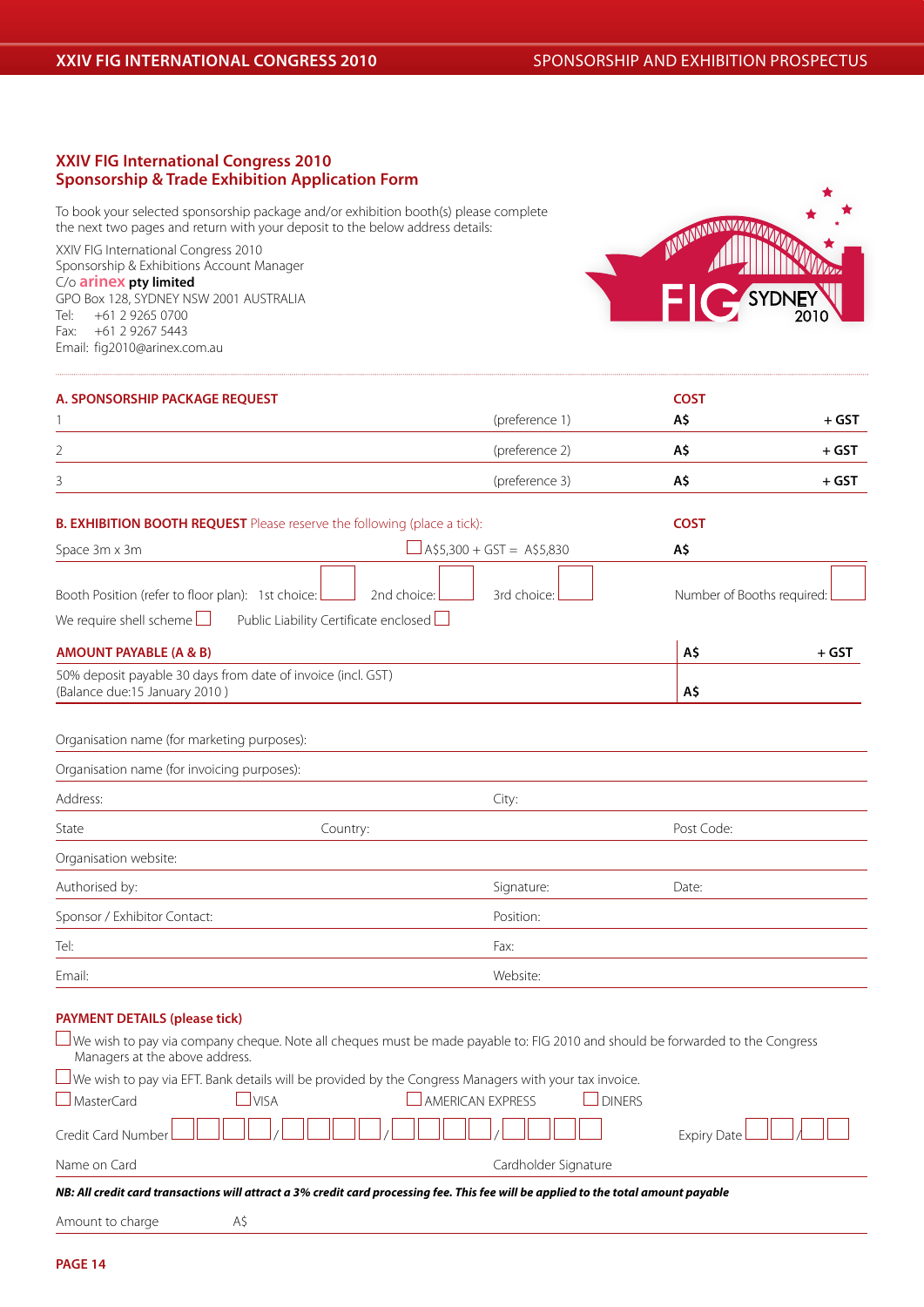# SPONSORSHIP BOOKING & PAYMENT CONDITIONS

- 1. The Australian Goods and Services Tax (GST) at 10% are applicable to all goods and services offered by the Congress and all prices in this document are exclusive of GST. GST is calculated at the date of publication of this document. The Congress Managers reserve the right to vary the quoted prices in accordance with any movements in the legislated rate of the GST.
- 2. Sponsorship will be allocated only on receipt of signed Sponsorship Booking Forms. A letter of confirmation will be provided to confirm the booking, together with a tax invoice for the required 50% deposit. The deposit is payable 30 days from the date of the tax invoice. The balance is due and payable by **15 January, 2010**. Applications received after **15 January, 2010** must include full payment.
- 3. **All monies are payable in Australian dollars.** Cheques should be made payable to the **FIG 2010** and must be drawn on an **Australian bank**.
- 4. All monies due and payable must be received (and cheques cleared) by the Congress Managers prior to the event. No company will be listed as a Sponsor in any Congress material until full payment and a booking form have been received by the Congress Managers.
- 5. **CANCELLATION POLICY:** In the event of cancellation, a service fee of 50% of the total fees applies for cancellations prior to 15 October 2009. No refunds will be made for cancellations after this date. After sponsorship has been confirmed and accepted, a reduction in sponsorship is considered a cancellation and will be governed by the above cancellation policy.
- 6. No Sponsor shall assign, sublet or apportion the whole or any part of their sponsorship package except upon prior written consent of the Congress Managers.
- 7. Sponsorship monies will facilitate towards the successful planning and promotion of the Congress in addition to subsidising the cost of management, communication, invited speakers, program and publications. Sponsorship monies are not expended on any entertainment incurred which is incidental to the activities of the Congress.
- 8. Privacy Statement YES I consent to my details being shared with suppliers and contractors of the event to assist with my participation, being included in participant lists and for the information distribution in respect to other relevant events organised by **arinex pty limited**.

 $\Box$  NO, I do not consent.

Yes, I have read and agree to the conditions of sale above

# EXHIBITION BOOKING & PAYMENT CONDITIONS

- 1. The Australian Goods and Services Tax (GST) at 10% are applicable to all goods and services offered by the Congress Managers and all prices in this document are exclusive of GST. GST is calculated at date of publication. The Congress reserves the right to vary the quoted prices in accordance with any movements in the legislated rate of the GST.
- 2. Exhibition space will be allocated only on receipt of signed Booking Forms. A letter of confirmation will be provided to confirm the booking, together with a tax invoice for the required 50% deposit. The deposit is payable 30 days from the date of the tax invoice. The balance is due and payable by **15 January, 2010**. Applications received after **15 January, 2010** must include full payment.
- 3. **All monies are payable in Australian dollars.** Cheques should be made payable to the **FIG 2010** and must be drawn on an **Australian bank**.
- 4. All monies due and payable must be received (and cheques cleared) by the Congress Managers prior to the event. No exhibition participants will be allowed to either begin move-in operations or be listed in the on-site publications until full payment and a booking form have been received by the Congress Managers.
- 5. **CANCELLATION POLICY:** In the event of cancellation, a service fee of A\$1,000.00 applies (per exhibition booth booking) to cancellations prior to 15 October 2009. No refunds will be made for cancellations after this date. After space has been confirmed and accepted, a reduction in space is considered a cancellation and will be governed by the above cancellation policy. Reduction in space can result in relocation of exhibition space at the discretion of the Congress Managers. Any space not claimed and occupied before 9.00am on 9 April, 2010 will be reassigned without refund.
- 6. The Congress Managers reserve the right to rearrange the floor plan and / or relocate any exhibition space without notice. The Congress Managers will not discount or refund for any facilities not used or required.
- 7. No exhibition participant shall assign, sublet or apportion the whole or any part of their booked space except upon prior written consent of the Congress Managers.
- 9. Privacy Statement YES I consent to my details being shared with suppliers and contractors of the event to assist with my participation, being included in participant lists and for the information distribution in respect to other relevant events organised by **arinex pty limited**.

#### NO, I do not consent.

Yes, I have read and agree to the conditions of sale above

#### **Authorised by:**

**Authorised by: Date:** / /

**Date:** / /